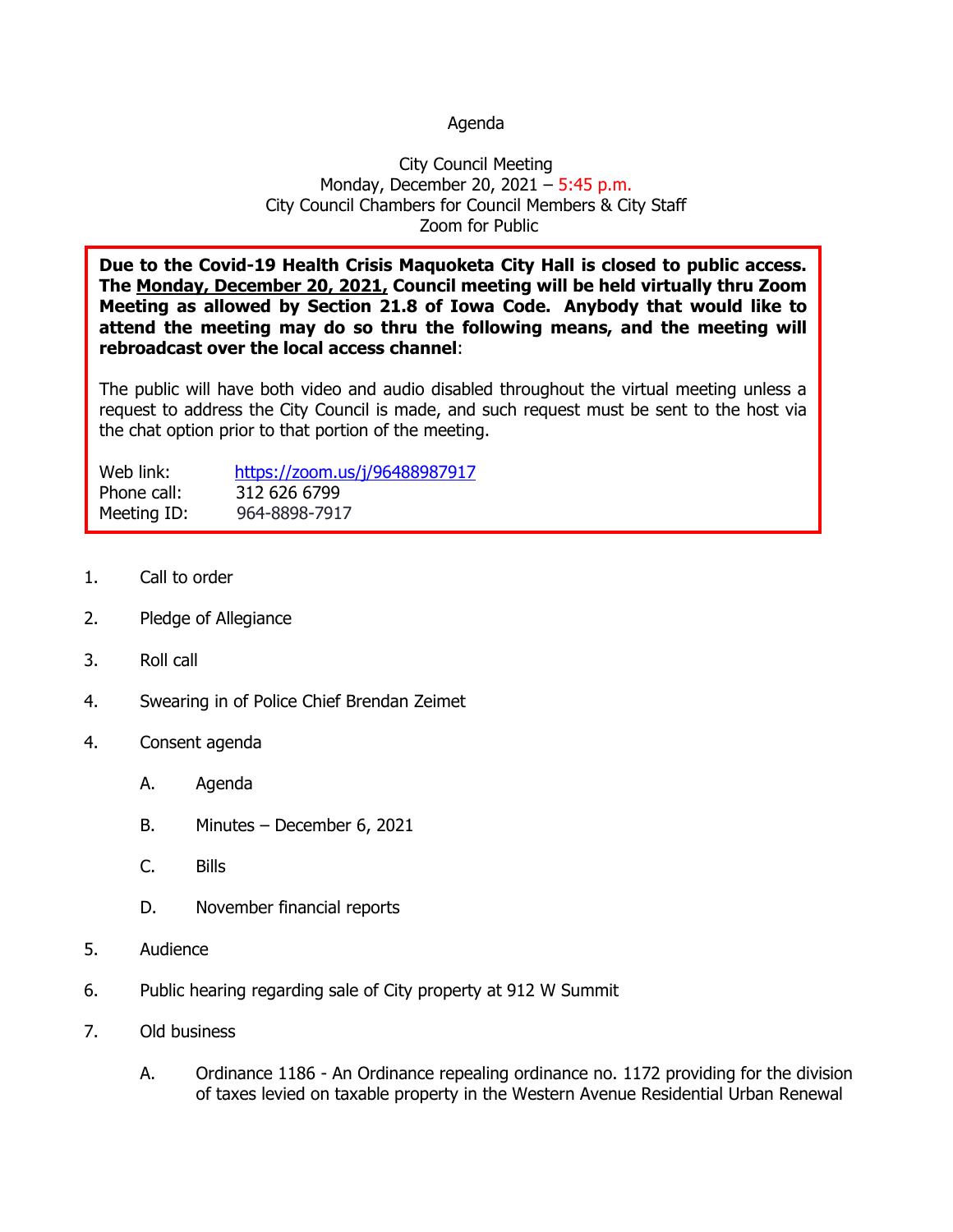Area, in the City of Maquoketa, Iowa, pursuant to section 302.19 of the Code of Iowa – third reading

- B. Ordinance 1187 An Ordinance providing that general property taxes levied and collection each year on certain property located within the Western Avenue Residential Urban Renewal Area, in the City of Maquoketa, County of Jackson, State of Iowa, by and for the benefit of the State of Iowa, City of Maquoketa, County of Jackson, Maquoketa Community School District, and other taxing districts, be paid to a special fund for payment of principal and interest on loans, monies advanced to and indebtedness, including bonds issued or to be issued, incurred by the City in connection with the Western Avenue Residential Urban Renewal Area (2021 Parcels) – third reading
- C. Ordinance 1188 An ordinance repealing Title V land use regulations, Chapter 2 flood hazard areas in its entirety and adopting a new Title V land use regulations, Chapter 2 flood hazard areas of the Maquoketa City Code of Ordinances – second reading
- 8. New business
	- A. Resolution approving sale of City property at 912 West Summit Street
	- B. Resolution regarding the collection of payment for City costs to abate nuisances and enforce ordinances
	- C. Resolution setting Monday, January  $3<sup>rd</sup>$  as public hearing date regarding sale of property at 517 S Main
	- D. Discussion and possible motion to approve payment in the amount of \$71,189.55 to Sandry Fire Supply for fire gear
	- E. Discussion and possible motion to approve payment #11 in the amount of \$48,568.00 to Sheets General Construction for the Upper Story Apartments project
	- F. Discussion and possible motion to approve payment in the amount of \$291,615.99 to Utility Equipment Company for first two shipments of endpoints
	- G. Discussion and possible motion to approve payment in the amount of \$15,750 to Sheets General Construction for the Public Works Salt Shed Repair
	- H. Discussion and possible motion to approve payment in the amount of \$25,290 to Midwest Injection for 2021 Sludge Hauling
	- I. Discussion and possible motion to approve payment in the amount of \$4,951.50 to Origin Design for the Stormwater Levee System Improvements
	- J. Discussion and possible motion to approve payment in the amount of \$7,645 to Bill Miller Wood Products for grinding at the brush site